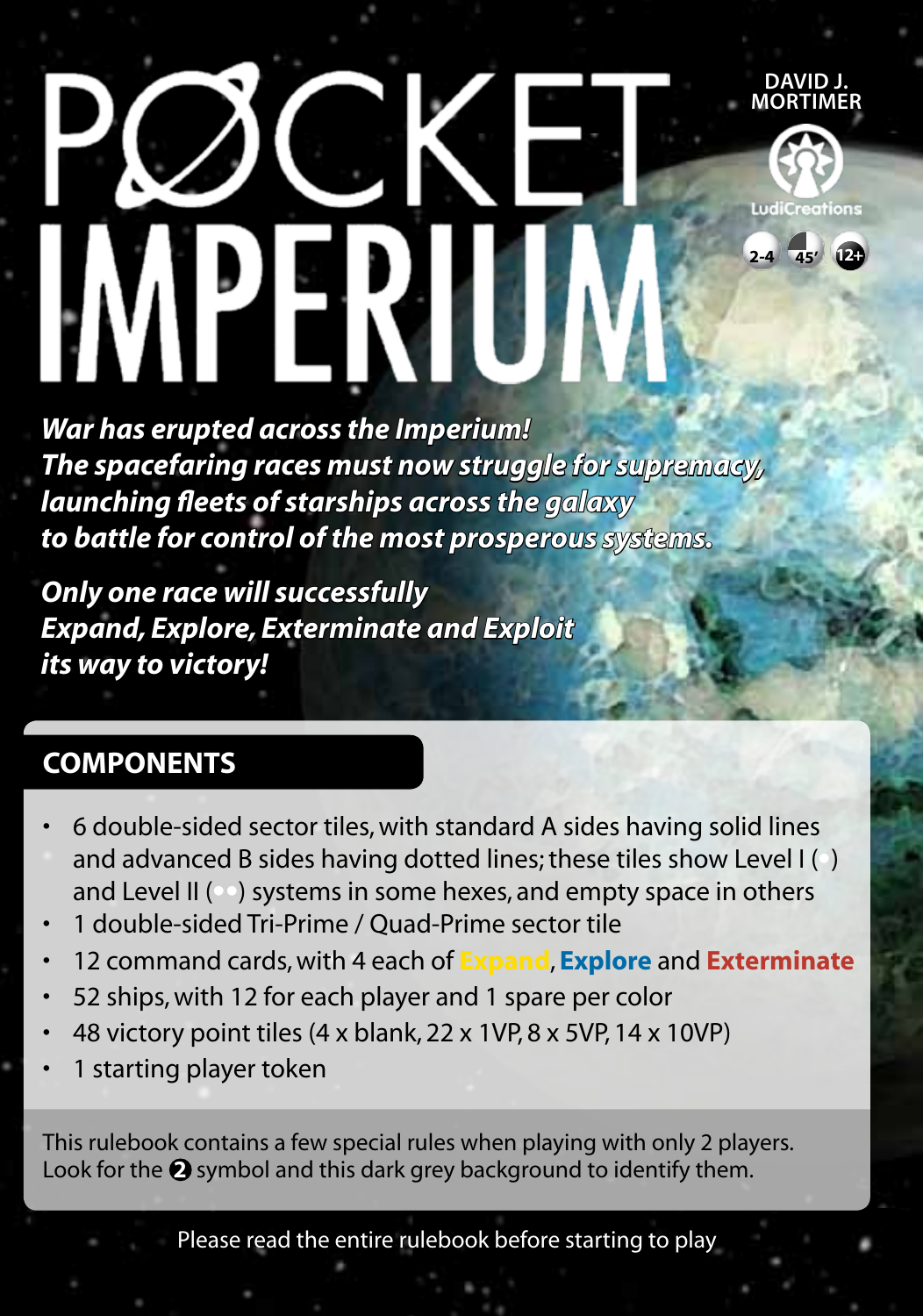### **! GAME SETUP**

- **1.** Remove the 4 blank VP tiles, and place all others within easy reach of the players. Each player takes a set of 3 command cards **I, Explore** and **Exterminate**) and 12 ships of one color.
- **2.** The Tri-Prime sector tile is placed in the middle of the playing area. The other 6 sector tiles are randomly positioned to be adjacent to this tile. For the first game, it is recommended that the A sides of the sector tiles are used.
- **3.** Whichever player most recently played a space-based 4X game that lasted at least 6 hours is the starting player. Alternatively, the starting player may be chosen randomly, or in any way the players agree on. This player takes the starting player token.
- **4.** Beginning with the starting player and going clockwise, each player places 2 ships on a single, unoccupied Level I system.

**5.** Then, starting with the last player and going counterclockwise, each player again places 2 ships on another single, unoccupied<br>Level I system. Level I system. **<sup>2</sup> <sup>3</sup>** To do this, each player places the 3 command cards face down in



**2** With two players, each player takes two sets of the 3 command cards.

### **GAME STRUCTURE**

### **Objective: Score the most points by the end of the game!**

Each round consists of 3 phases, with each phase being completed by all players before proceeding to the next one. The phases are:

- **1. Plan**: Players choose the sequence of their commands.
- **2. Expand**, **Explore**, **Exterminate**: Players reveal and execute their command cards.
- **3. Exploit**: Players sustain their ships (or not) and score sectors.

If they wish, players can track the number of game rounds by placing a VP tile on the hex-shaped spaces on the back of the game box.

### **1. Plan**

In this phase, all players secretly and simultaneously choose the sequence in which they will perform their **Expand**, **Explore** and **Exterminate** commands in this round.

a row, so that the command that will be performed first is on the left.

**2** With two players, each player will choose 2 command cards for each of the three times that cards will be revealed. A total of 6 command cards will be played by each player per round.

# **2. Expand, Explore, Exterminate**

This is the main phase of the game, with players adding reinforcements, moving their ships, and eliminating rival fleets.

- 1. All players turn their leftmost command card face up, then they take turns carrying out these commands.
- 2. Commands are always executed in the following order: **Expand**, **Explore**, **Exterminate**.

 If more than one player has chosen the same command, then they perform this command in player order, beginning with the starting player and going clockwise.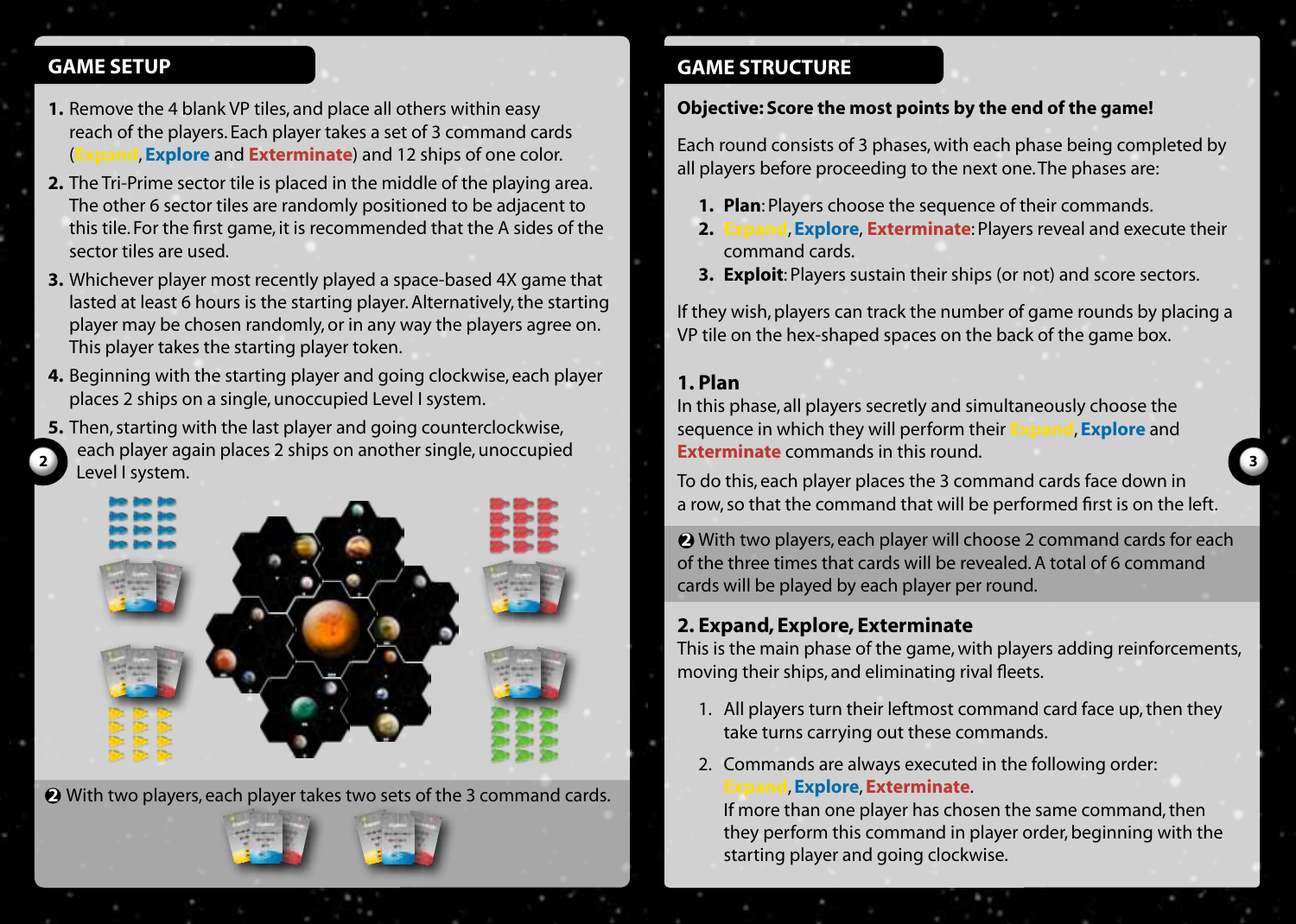These commands are carried out on a galactic scale, so the more players attempt them, the harder it is to perform them efficiently.

- Since raw materials are limited, if multiple fleets try to **E**, they can obtain fewer of them.
- If multiple fleets wish to **Explore**, then the interstellar flight paths become overloaded and movement slows down.
- When multiple fleets attempt to **Exterminate**, their combined actions rouse a stronger defense, making their attacks less effective.

 In short, the more players performing a command at the same time, the less effective that command is.

- $\bullet$  If neither of a player's neighbors chooses the same command at the same time, then that player may take 3 actions of that type.
- $\Theta$  If just one of the player's neighbors chooses the same command at the same time, then that player may take only 2 actions of that type.
- $\Theta$  If both of the player's neighbors choose the same command at the same time, then that player may take only 1 action of that type.
	- 3. Once every player has carried out the action(s) of the first command card, all players reveal their second command card, which is carried out in the same manner as the first.
	- 4. Once every player has carried out the action(s) of the second command card, all players reveal their third command card, which is carried out in the same manner as the first two.

A player may choose not to carry out the actions of the command chosen, either in part or in whole.

**2** With two players, all cards in play during the **Explore**, **Exterminate** phase change the effectiveness of each command. If 4 of the same command card are played at the same time, then neither player can carry out that command.



Commands are still carried out in sequence, i.e. first all of the **Expand** commands are carried out, then all of

the **Explore** commands, and finally all of the **Exterminate** commands.

### **IMPORTANT**

- $\Theta$  In games with 2 or 3 players, all commands revealed at the same time change the effectiveness of each identical command card.
- $\bullet$  In games with 4 players, only the commands revealed by a player's left- and right-hand neighbors can change the effectiveness of the player's command card.

### **EXAMPLE:**

At the start of this game phase, each player reveals the leftmost card played. Player D is the starting player.

Players A & B each carry out two **Expand** actions, starting with Player A and following with Player B. Then Player D carries out three **Explore** actions. Finally, Player C carries out three **Exterminate** actions.



A player performing the **Expand** command may place 1, 2 or 3 new ships on the board.

- Ships must be placed on a system where ships belonging to that player are already present.
- Ships may be placed in different systems.
- Ships cannot be placed on an empty space hex or on a system not occupied by that player.
- A player may have at most 12 ships on the board.

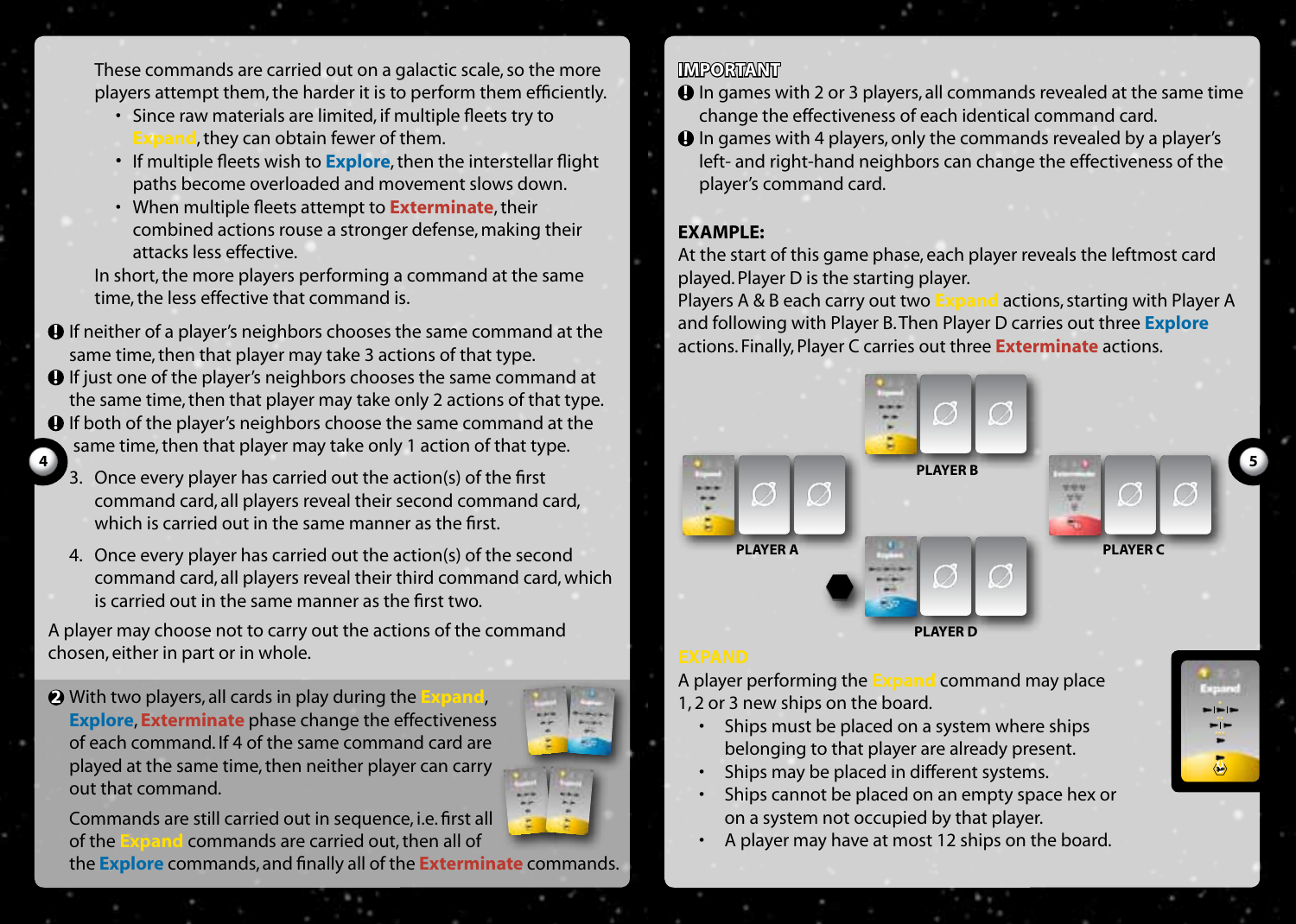### **Explore**

A player performing the **Explore** command may move 1, 2 or 3 fleets of ships from hex to hex.

All or some of a player's ships in the same hex can be moved together as a single fleet. A fleet can move up to **2 hexes**.

- A fleet cannot move into or through a hex occupied by another player.
- A fleet cannot move through the Tri-Prime sector and must stop movement upon entering it.
- A fleet that ends its movement on an unoccupied system immediately gains control of that system for that player.
- Individual ships may be added to a fleet as it passes through a hex, or may be left behind when the fleet moves to an adjacent hex.
- Each individual ship can participate in only one fleet movement per **Explore** command.

### **EXAMPLES: explore**

Yellow chooses to move 1 ship (A) two spaces to a Level I system. As it moves, 1 more ship (B) joins the fleet, and both end their Explore movement together in the destination system.

Blue chooses to move 2 of 3 ships (A) two spaces.

During the move, Blue leaves 1 of the 2 ships in an empty space hex (B) to guard the approach to the Level II system just occupied.





### **Exterminate**

ن<br>حوالات مان

⊨⊲⊫⇔ Q-5

A player performing the **Exterminate** command may invade 1, 2 or 3 systems that are immediately adjacent to hexes that they occupy.

To invade, a player moves one or more fleets of their ships from one or more adjacent hexes onto the target system's hex.

If any ships belonging to another player are present in that system, then both players remove a number of ships equal to the size of the smallest fleet now present in the target hex, returning these ships to their personal supply.

After an invasion, either one player will control the system or (in the case of competing fleets of equal strength) neither player's fleet will survive and the system will be left uncontrolled.

**6 7** other player has none. For example, if an invading player moves 5 ships onto a system that contains 3 ships belonging to another player, both players must remove 3 ships. The invading player now has 2 ships in this system, while the

- The **Exterminate** command **may not be used to invade empty space hexes** (that do not contain systems), or destroy ships in them.
- Players may not invade systems that they already control.
- Uncontrolled systems may be invaded.
- Tri-Prime may be invaded.
- Any number of an invading player's ships from any number of adjacent hexes can be used in an invasion.
- A system may be invaded using fewer ships than the number of ships currently occupying it, in order to weaken the player controlling it.
- A system may be invaded by multiple players in the same round.
- Each individual ship can be involved with only one invasion per **Exterminate** command.

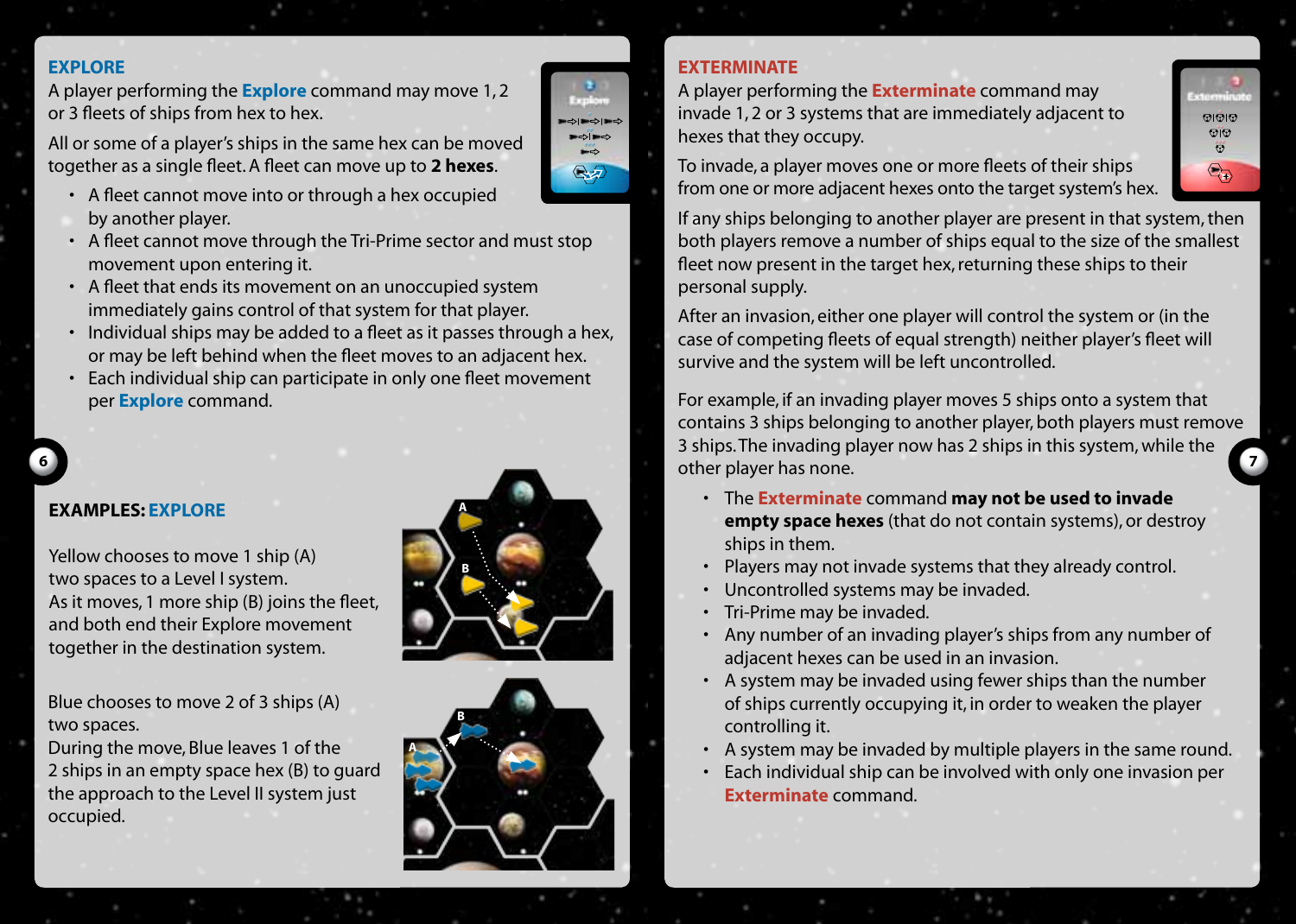### **EXAMPLE: Exterminate**

Yellow chooses to invade Tri-Prime, which Red currently controls with 3 ships. Yellow has 5 ships in hexes adjacent to Tri-Prime, but chooses to invade with only 4 ships, so as to keep control of a Level II system. Both players must remove 3 ships from Tri-Prime, leaving Yellow with a single ship in the hex, now controlling it.







### **3. Exploit**

During this phase, players use the space & systems that they control to sustain their ships, then they choose sectors to score.

### **Sustain ships**

- Each hex of empty space that is, a hex without a system in it has enough resources (asteroids, solar rays, passing Nutella freighters) to sustain 1 ship.
- Each hex that contains a Level I system has enough resources to sustain 2 ships.
- Each hex that contains a Level II system has enough resources to sustain 3 ships.
- Tri-Prime has enough resources to sustain 4 ships.

Each ship that cannot be sustained by the resources of the hex that it occupies is removed and returned to the supply.

### **Score sectors**

Beginning with the starting player and going clockwise, each player chooses one sector tile, which is scored immediately.

 $\bullet$  **Each player that controls systems** in that tile receives points equal to their level, no matter which player chose this tile to be scored. Therefore, multiple players may receive points at the same time.

A Level I system generates 1 point, and a Level II system generates 2 points.

Players may not choose to score a sector tile previously chosen by another player, and may not choose to score an unoccupied sector tile. If no occupied sector tiles remain when a player must choose, then this player does not score a sector tile.

**8 9** to be scored in this round by that player. No player may choose to score the Tri-Prime sector tile. However, once all players have chosen and scored a sector tile, the player who controls Tri-Prime must choose one bonus sector tile to be scored immediately. This bonus tile may not be the same tile that was previously chosen

> The players take VP tiles accordingly, keeping them secret by keeping them face down, while exchanging for higher values as needed.

### **EXAMPLE: scoring**

If this sector tile is scored, Blue receives 3 points, and Yellow receives 1 point.



### **End of the round**

If a player is left without any ships on the game board at the end of a round, then that player may place 2 ships on any single unoccupied hex that is as close to the outer edge of the play area as possible. If multiple players meet this condition, they place ships in clockwise order from the starting player.

The starting player token is passed to the next player in clockwise order, and a new round begins.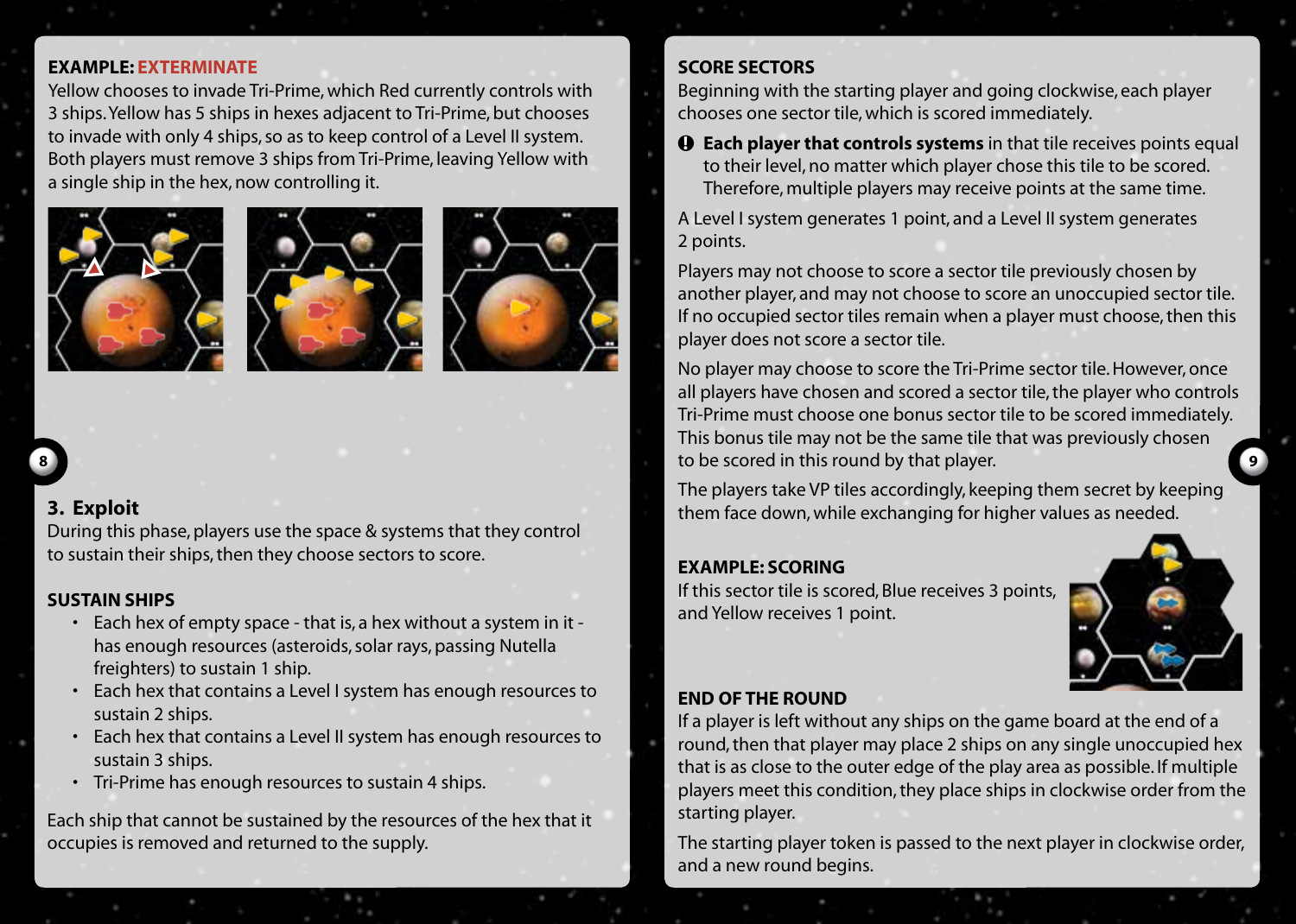### **GAME END**

A game with 2 or 3 players ends after 6 rounds, and a game with 4 players ends after 8 rounds. After the game end (that is, after the scoring of the final round), a final scoring takes place – all 7 sectors are scored, with all systems generating points as usual, and Tri-Prime awarding 3 points to the player controlling it.

The player who controls Tri-Prime does not choose an additional sector to score during final scoring.

The player with the most points is the winner!

In case of a tie, the tied player who controls Tri-Prime wins. If no tied player controls it, the tied player who controls the most Level II systems wins; in case of a further tie, the player who controls the most Level I systems wins. If still tied, the players must have a staring contest or play again.

# **10 GLOSSARY 11**

**Command**: Players can carry out 3 commands in the game: **Expand**, **Explore** and **Exterminate**. Each player has one command card of each type.

**Controlled system**: A system is controlled if there is at least 1 ship in the hex containing it.

**Fleet**: A fleet is any number of ships belonging to one player within a single hex. **Hex**: A hexagonal area in which ships are placed; a hex can contain empty space, Level I or II systems, or Tri-Prime.

**Sector**: A sector is any one of the 7 tiles upon which the game is played. A sector contains seven hexes, except for the sector that contains Tri-Prime.

**Ship**: A ship is a single ship token. Each player has a maximum of 12.

**System**: A system is a strategic location where ships are placed during the **Expand** command. A system is worth 1 or 2 points depending on its size (Level I or II, as indicated by • or ••).

**Tri-Prime**: This Level III system occupies an entire sector tile and is treated as a single hex space. A fleet must stop moving when it enters Tri-Prime through an **Explore** command.

### **ADVANCED SECTORS**

All sector tiles have a standard A side (with solid lines separating the hexes) and an advanced B side (with dotted lines).

**1B: Quad-Prime**

**2B**

**7B**

**3b**

Sector **1B** contains **Quad-Prime**, which functions in the same way as Tri-Prime except that at the end of the **3. Exploit** phase (after scoring) of each round, the player controlling Quad-Prime must destroy one of the ships that occupy it. During the final scoring, Quad-Prime is worth 4 points.

Sector **2B** contains an asteroid belt. Ships can travel through the three hexes that make up the belt, but during the **3. Exploit** phase any ships present in any of the three asteroid hexes are destroyed.

Sector **3B** contains a black hole in its central hex. No ship can enter or cross over this black hole.

Sectors **4B**, **5B**, **6B** and **7B** have no special rules, but they can be used to add variety to the game.

**6B**

**5B**

**4B**